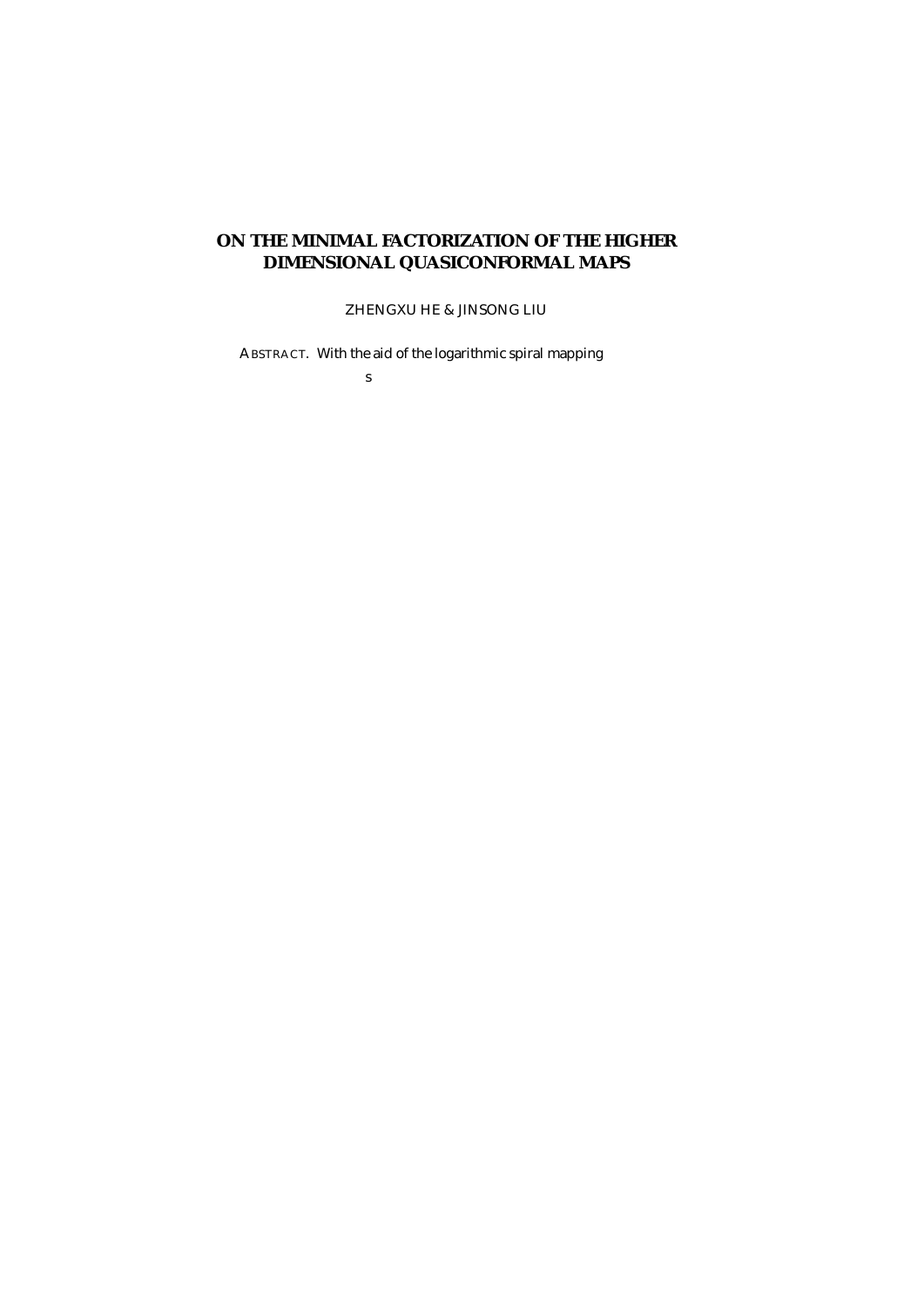## 2 ZHENGXU HE & JINSONG LIU

H. Grötzsch [8] first introduced plane quasiconformal homeomor-

 $\langle \alpha \rangle$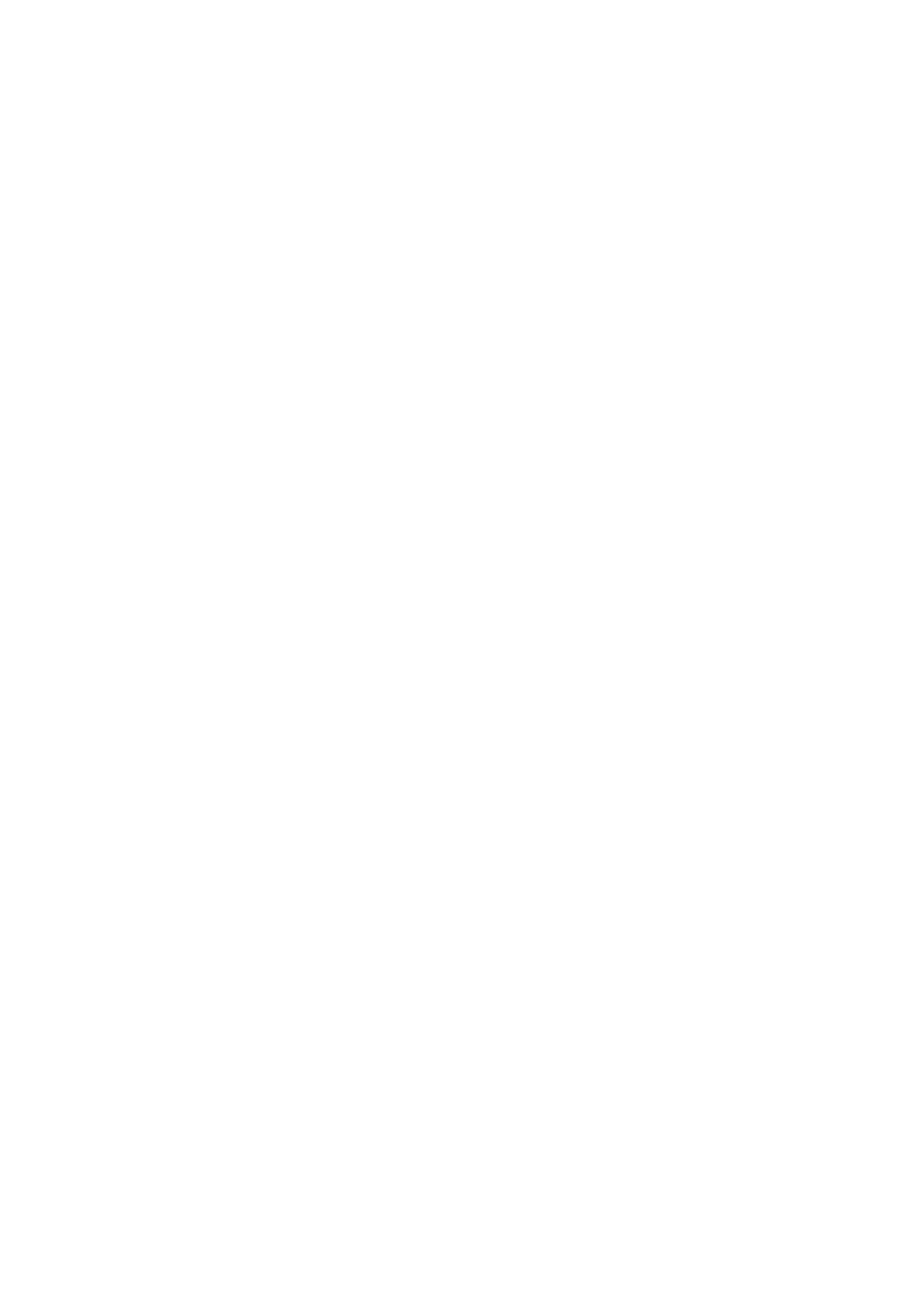any given  $0 < s < 1$ , we have

 $f$  *fiave*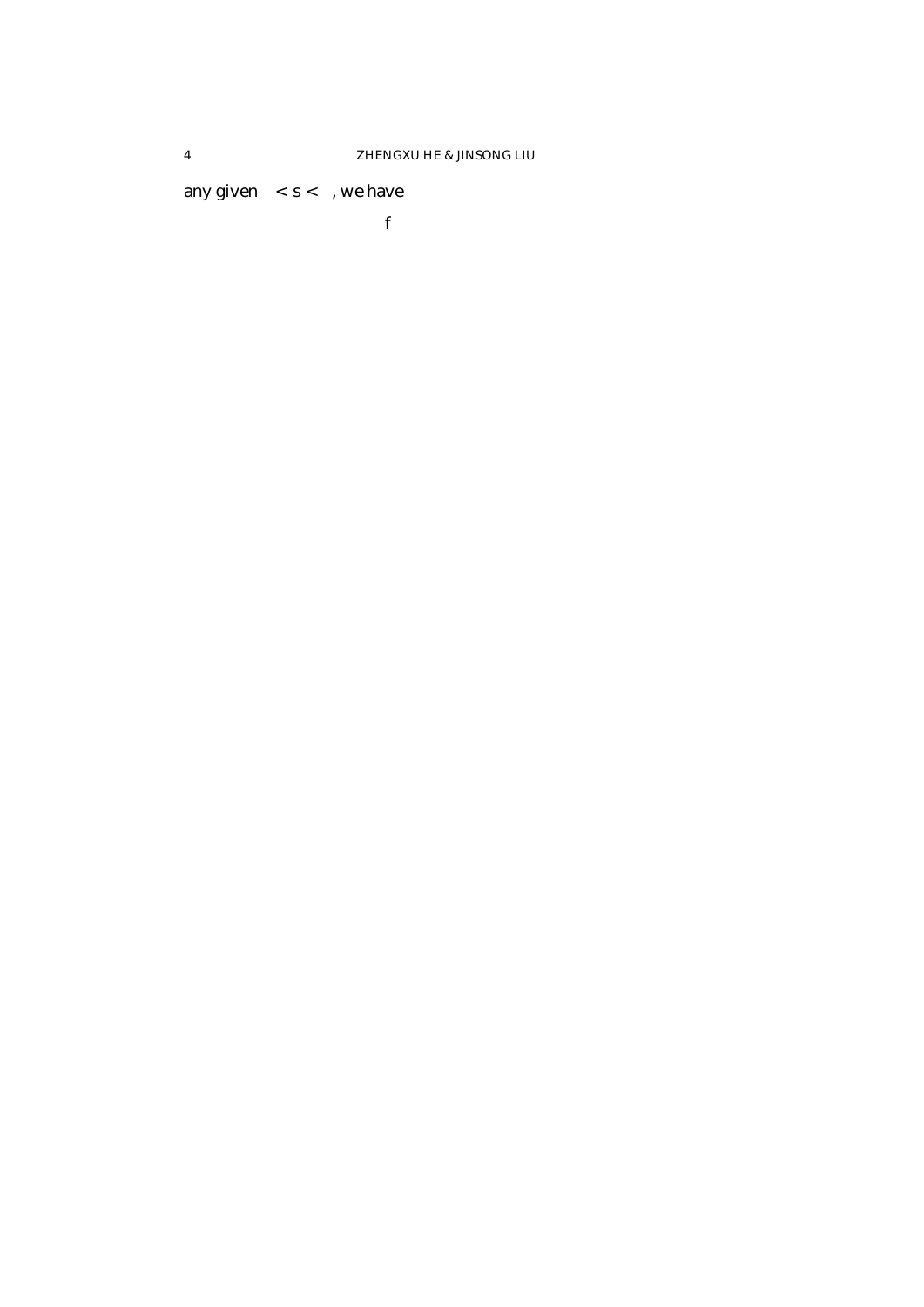ON THE MINIMAL FACTORIZATION OF THE HIGHER DIMENSIONAL QUASICONFORMAL MAPS

## 2. BASIC MATERIALS

A quasiconformal homeomorphism  $f: U \perp V$  possesses the following properties, see e.g. [24].

(1).  $f$  is A. C. L (Absolutely Continuous on Lines). Also it is differentiable with Jacobian  $J_f(\textsuperscript{3})>0$  almost everywhere;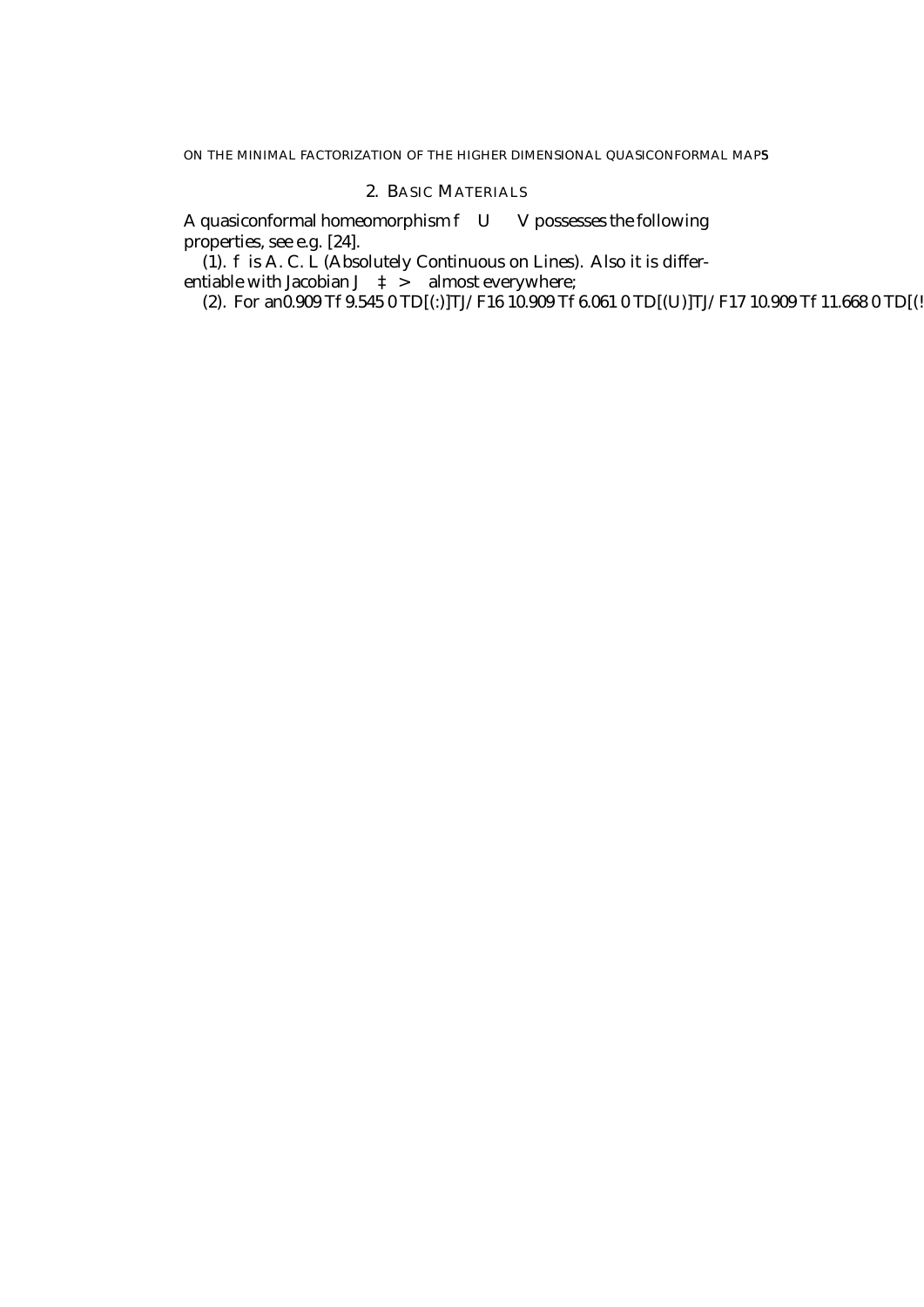where  $\frac{1}{2}$   $\frac{1}{2}$   $\frac{1}{2}$   $\frac{1}{2}$   $\frac{1}{2}$   $\frac{1}{2}$   $\frac{1}{2}$   $\frac{1}{2}$   $\frac{1}{2}$   $\frac{1}{2}$   $\frac{1}{2}$   $\frac{1}{2}$   $\frac{1}{2}$   $\frac{1}{2}$   $\frac{1}{2}$   $\frac{1}{2}$   $\frac{1}{2}$   $\frac{1}{2}$   $\frac{1}{2}$   $\frac{1}{2}$   $\frac{1}{2}$   $\frac{1$ 

$$
Q = A^T \mathcal{L} P^T \mathcal{L} \text{diag} \left( \frac{1}{2} \cdot \frac{1}{2} \cdot \frac{1}{2} \cdot \mathcal{L} \mathcal{L} \mathcal{L} \cdot \frac{1}{2} \cdot \frac{1}{2} \right).
$$

Then  $Q^T$   $\ell Q = I_n$  (the  $n \n\mathcal{L} n$  identity matrix). Consequently/F2 10.909 Tf 10.06 6f02l49.1148 1.909  $\ell Q = I_n$  (the  $n \mathrel{E} n$  identity matrix). Consequently/F2 10.909 Tf 10.06 6f02l49.1148 1.909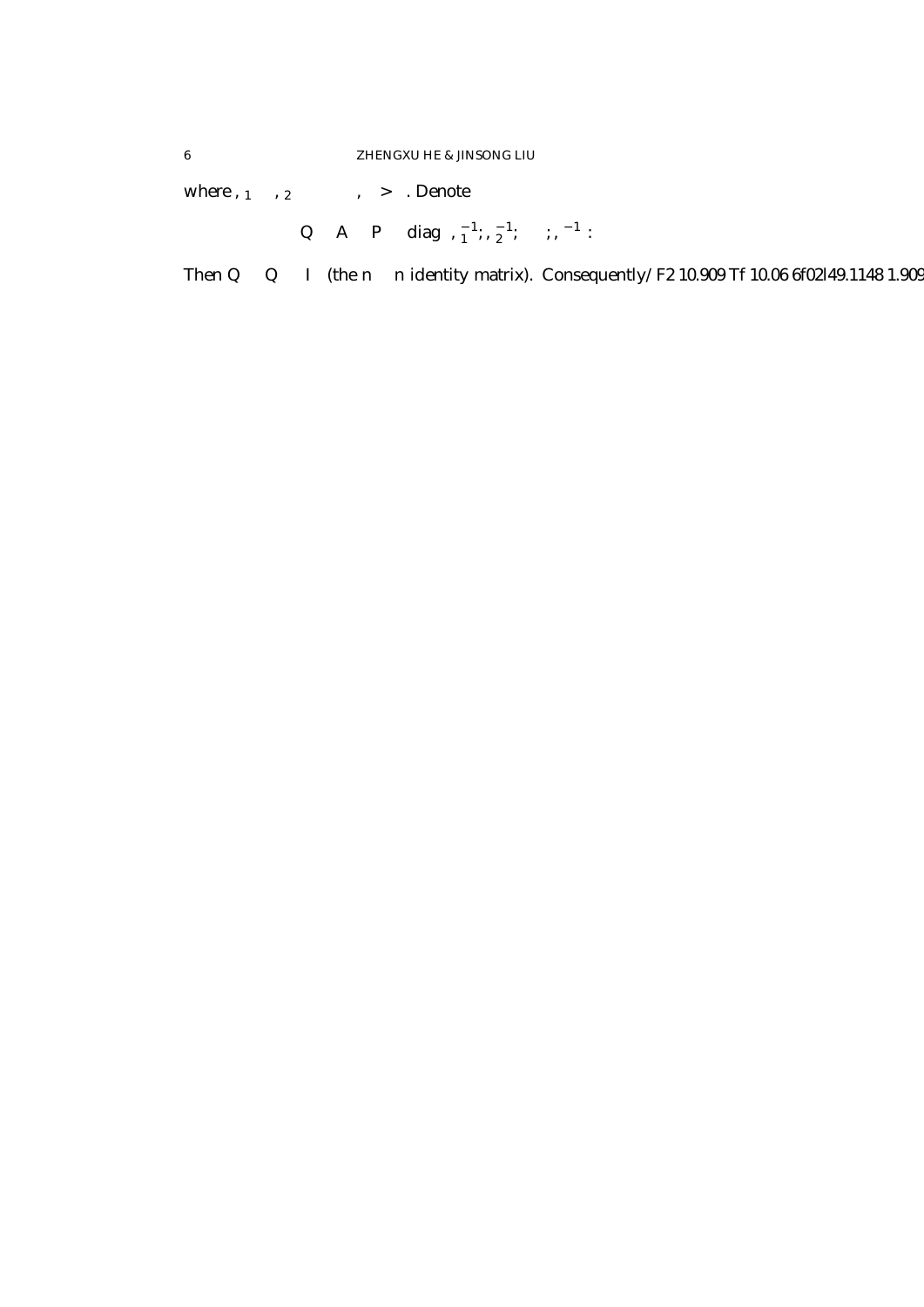ON THE MINIMAL FACTORIZATION OF THE HIGHER DIMENSIONAL QUASICONFORMAL MAPS

Consider the diagram

R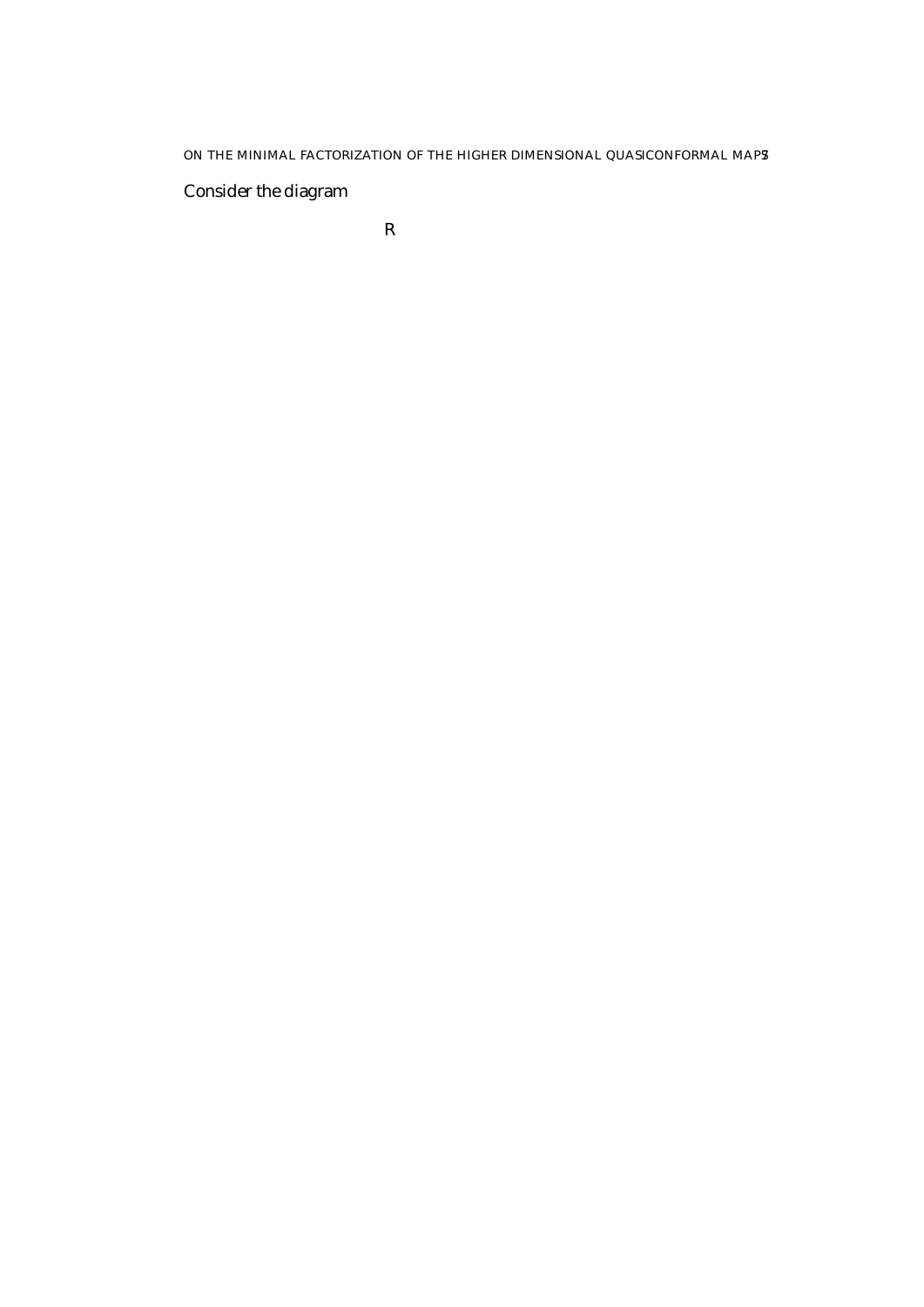We assume, by contradiction, that

(9) 
$$
f_{3/2}^2 j_{U_0} = f_2 \pm f_1;
$$

for some  $\mathcal{K}^{\mathcal{S}}$ -quasiconformal map  $f_1$  and  $\mathcal{K}^{1}{}_{\!\!i}$   $^{\mathcal{S}}$ -quasiconformal map  $f_2$ , where  $0 < s < 1$ .

Now we have the following result. Its proof will be postponed to Section 4.

**Lemma 3.1**. For almost all  $3 = (z; t)$  2  $U_0$ , there exist  $P(3)$  2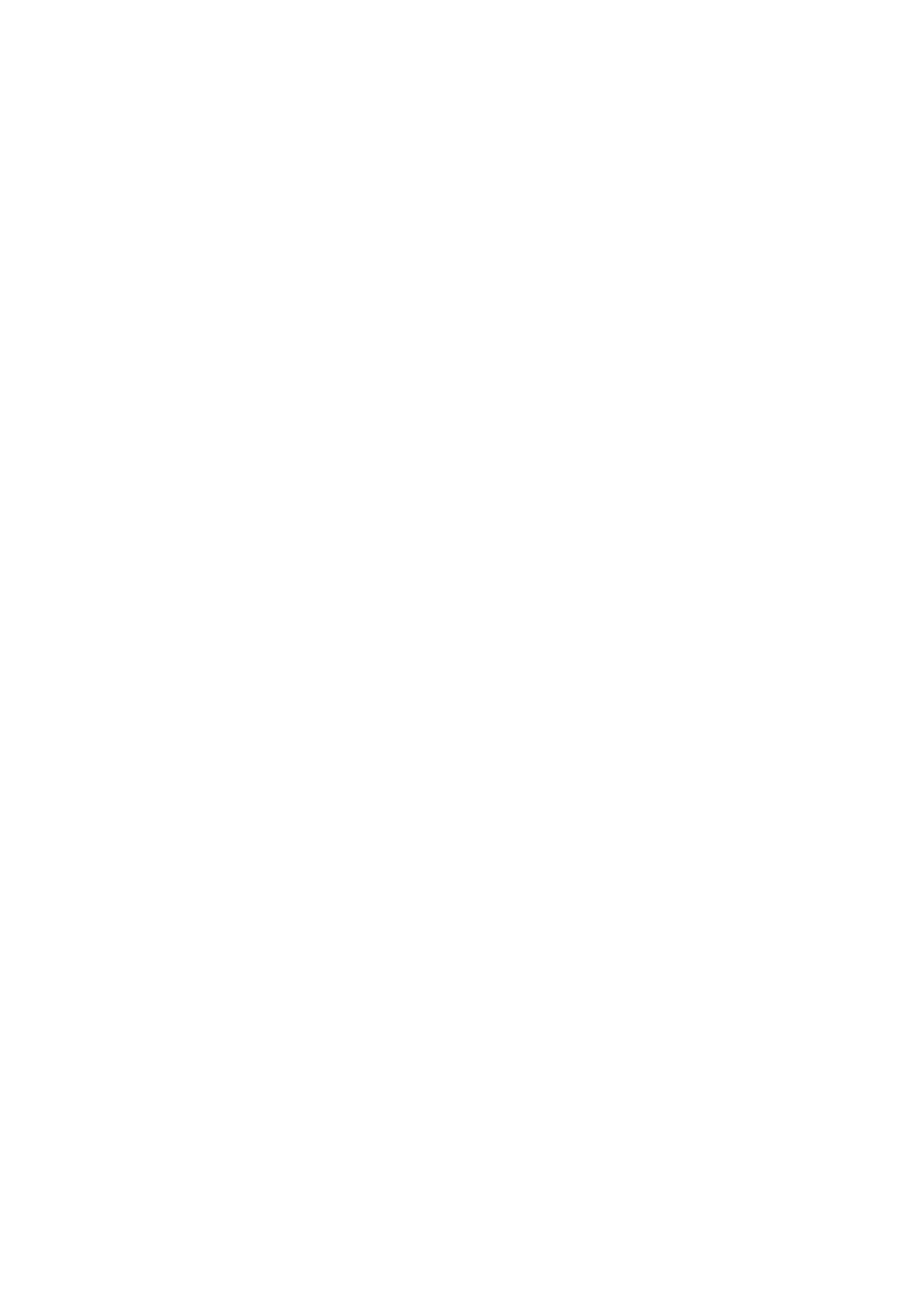Choose the closed curve  $C_r$  ´ fjzj = r=2g£ f0g ½  $U_0$ . Then the open curve  $C_r^{\theta}$  ´  $C_r$ nfz =  $\int r=2g\not\approx U^{\theta}$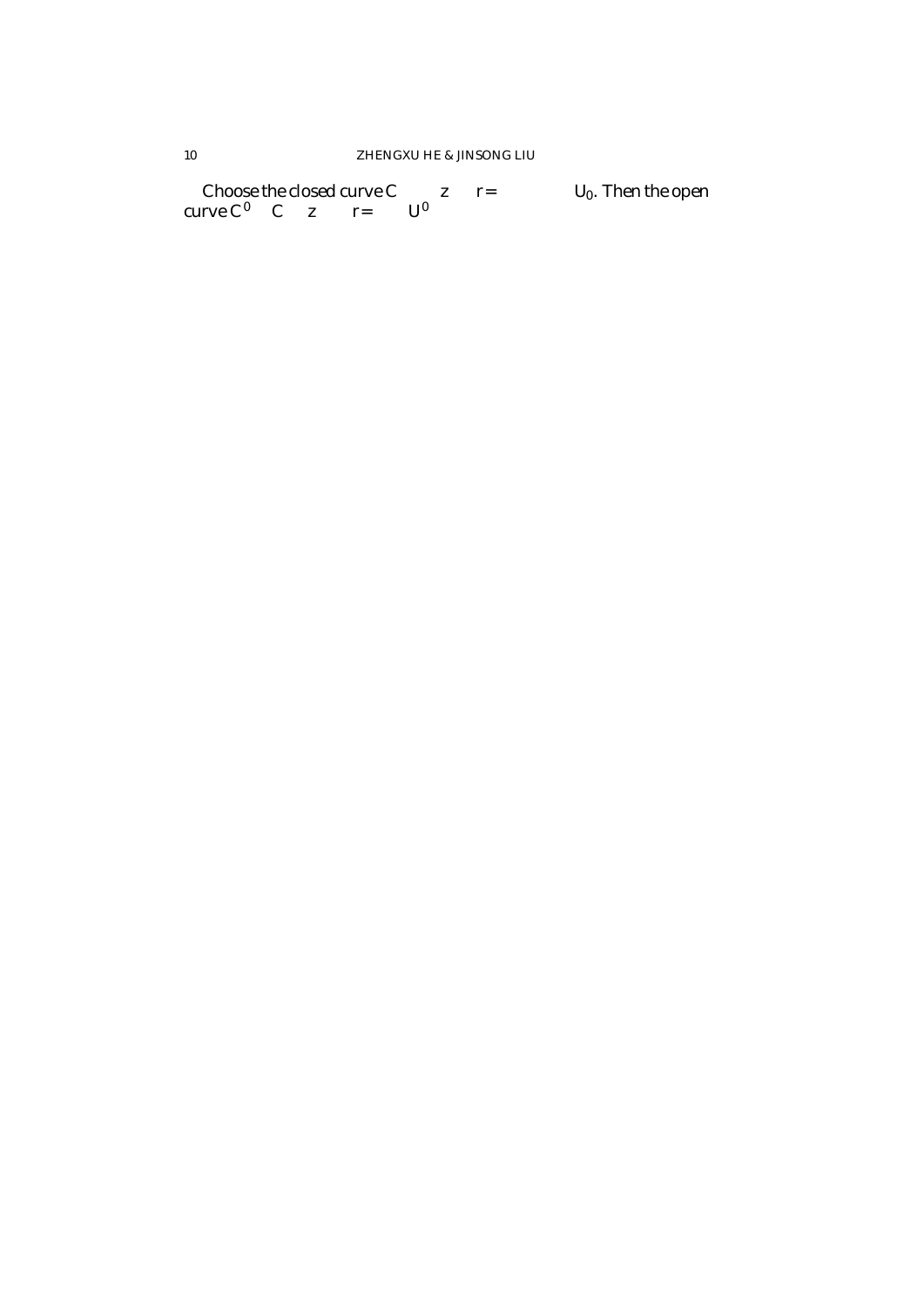such that

$$
DF_{1}(3) = P_{1}(3) \, \text{fdiag} \, \frac{1}{2}(3); \, \frac{1}{2}(3); \, \frac{1}{3}(3) \, \text{f } Q_{1}(3);
$$
\n
$$
DF_{2}(3) = P_{2}(3) \, \text{fdiag} \, \frac{1}{2}(3); \, \frac{1}{2}(3); \, \frac{1}{2}(3); \, \frac{1}{2}(3); \, \frac{1}{2}(3); \, \frac{1}{2}(3); \, \frac{1}{2}(3); \, \frac{1}{2}(3); \, \frac{1}{2}(3); \, \frac{1}{2}(3); \, \frac{1}{2}(3); \, \frac{1}{2}(3); \, \frac{1}{2}(3); \, \frac{1}{2}(3); \, \frac{1}{2}(3); \, \frac{1}{2}(3); \, \frac{1}{2}(3); \, \frac{1}{2}(3); \, \frac{1}{2}(3); \, \frac{1}{2}(3); \, \frac{1}{2}(3); \, \frac{1}{2}(3); \, \frac{1}{2}(3); \, \frac{1}{2}(3); \, \frac{1}{2}(3); \, \frac{1}{2}(3); \, \frac{1}{2}(3); \, \frac{1}{2}(3); \, \frac{1}{2}(3); \, \frac{1}{2}(3); \, \frac{1}{2}(3); \, \frac{1}{2}(3); \, \frac{1}{2}(3); \, \frac{1}{2}(3); \, \frac{1}{2}(3); \, \frac{1}{2}(3); \, \frac{1}{2}(3); \, \frac{1}{2}(3); \, \frac{1}{2}(3); \, \frac{1}{2}(3); \, \frac{1}{2}(3); \, \frac{1}{2}(3); \, \frac{1}{2}(3); \, \frac{1}{2}(3); \, \frac{1}{2}(3); \, \frac{1}{2}(3); \, \frac{1}{2}(3); \, \frac{1}{2}(3); \, \frac{1}{2}(3); \, \frac{1}{2}(3); \, \frac{1}{2}(3); \, \frac{1}{2}(3); \, \frac{1}{2}(3); \, \frac{1}{2}(3); \, \frac{1}{2}(3); \, \frac{1}{2}(3); \, \frac{1}{2}(3); \, \frac{1}{2}(3); \, \frac{1}{2}(3); \, \frac{1}{2}(3
$$

$$
T_1(3) = \frac{B}{\beta^2} A(3; \mu^0)_{2 \le 2} \sum_{\substack{p=1 \ p \text{ odd, with } p \text{ odd, with } p \text{ odd, with } p \text{ odd, with } p \text{ odd, with } p \text{ odd, with } p \text{ odd, with } p \text{ odd, with } p \text{ odd, with } p \text{ odd, with } p \text{ odd, with } p \text{ odd, with } p \text{ odd, with } p \text{ odd, with } p \text{ odd, with } p \text{ odd, with } p \text{ odd, with } p \text{ odd, with } p \text{ odd, with } p \text{ odd, with } p \text{ odd, with } p \text{ odd, with } p \text{ odd, with } p \text{ odd, with } p \text{ odd, with } p \text{ odd, with } p \text{ odd, with } p \text{ odd, with } p \text{ odd, with } p \text{ odd, with } p \text{ odd, with } p \text{ odd, with } p \text{ odd, with } p \text{ odd, with } p \text{ odd, with } p \text{ odd, with } p \text{ odd, with } p \text{ odd, with } p \text{ odd, with } p \text{ odd, with } p \text{ odd, with } p \text{ odd, with } p \text{ odd, with } p \text{ odd, with } p \text{ odd, with } p \text{ odd, with } p \text{ odd, with } p \text{ odd, with } p \text{ odd, with } p \text{ odd, with } p \text{ odd, with } p \text{ odd, with } p \text{ odd, with } p \text{ odd, with } p \text{ odd, with } p \text{ odd, with } p \text{ odd, with } p \text{ odd, with } p \text{ odd, with } p \text{ odd, with } p \text{ odd, with } p \text{ odd, with } p \text{ odd, with } p \text{ odd, with } p \text{ odd, with } p \text{ odd, with } p \text{ odd, with } p \text{ odd, with } p \text{ odd, with } p \text{ odd, with } p \text{ odd, with } p \text{ odd, with } p \text{ odd, with } p \text{ odd, with } p \text{ odd, with } p \text{ odd, with } p \text{ odd, with } p \text{ odd, with } p \text{ odd, with } p \text{ odd, with } p \text{ odd, with } p \text{ odd, with } p \text{ odd, with } p \text{ odd, with } p \text{ odd, with } p \text{ odd, with } p \text{ odd, with } p \text{ odd, with } p \text{ odd, with } p
$$

 $T_2(3) = Q_2($ <sub>1</sub> (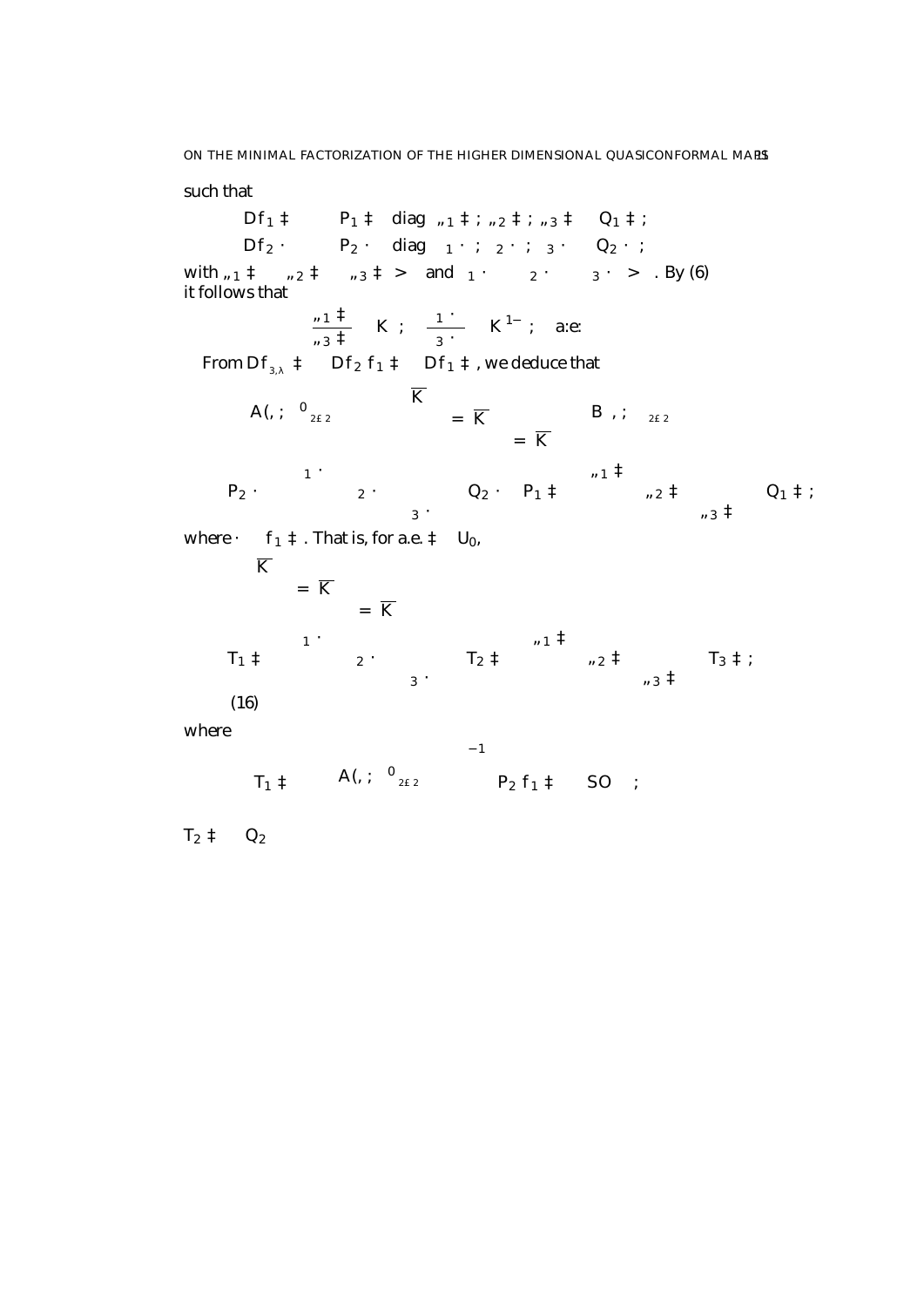## ZHENGXU HE & JINSONG LIU

Similarly, by considering the actions on the column vector  $(0,0,1)^T$ , we have

 $1 =$ 

 $12$